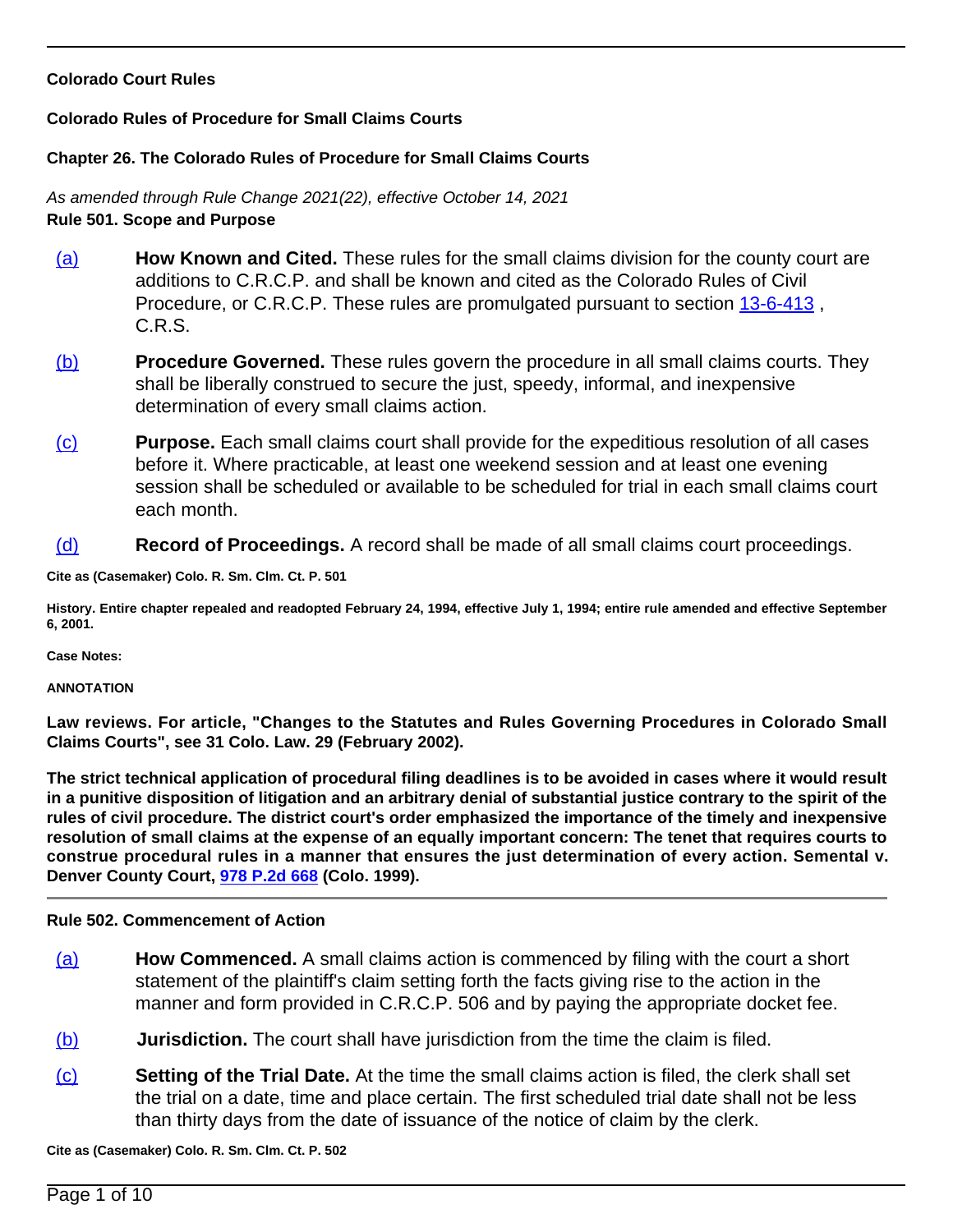**History. Entire chapter repealed and readopted February 24, 1994, effective July 1, 1994; entire rule amended and effective September 6, 2001.**

### **Rule 503. Place of Action**

- (a) **Where Brought, Generally.** All actions in the small claims court shall be brought in the county in which at the time of filing of the claim any of the defendants resides, or is regularly employed, or has an office for the transaction of business, or is a student at an institution of higher education. In an action to enforce restrictive covenants or arising from a security deposit dispute, the action may be brought in the county in which the subject real property is located.
- (b) **Consent to venue.** If a defendant appears and defends a small claims action on the merits at trial, the defendant agrees to the place of trial.

**Cite as (Casemaker) Colo. R. Sm. Clm. Ct. P. 503**

**History. Entire chapter repealed and readopted February 24, 1994, effective July 1, 1994; entire rule amended and effective September 6, 2001; (a) amended and effective November 13, 2008.**

**Case Notes:**

**ANNOTATION**

**Law reviews. For article, "What Is a Lawyer Doing in Small Claims Court"? see 13 Colo. Law. 430 (1984).**

**Applied in Yard v. Ambassador Bldr. Corp., [669 P.2d 1040](/NLLXML/getcase.asp?citation=669%20P.2d%201040ampamp;casedate=1983-07-21ampamp;statecd=COampamp;bookname=Case_Lawampamp;noheader=0ampamp;nojumpmsg=0) (Colo. App. 1983).**

**Rule 504. Service of the Notice, Claim and Summons to Appear for Trial**

- (a) **Time for Serving the Notice, Claim and Summons to Appear for Trial.** A copy of the notice, claim and summons to appear for trial shall be served at least fifteen days prior to the trial date.
- (b) **Personal Service of the Notice, Claim and Summons to Appear for Trial.** Personal service of the notice, claim and summons to appear for trial shall be in accordance with C.R.C.P. [304\(c\), \(d\) and \(e\)](/NLLXML/getcode.asp?statecd=COampamp;codesec=304ampamp;sessionyr=2021ampamp;Title=colorado%20rules%20of%20civil%20procedureampamp;datatype=Rampamp;noheader=0ampamp;nojumpmsg=0ampamp;nojumpmsg=0#304(c),%20(d)%20and%20(e)), with proof of service filed in accordance with C.R.C.P.  $304(q)$ , and refusal of service dealt with as described in C.R.C.P.  $304(i)$ .

# (c) **Clerk's Service of the Notice, Claim and Summons to Appear for Trial by Certified Mail.**

- (1) Within three days after the action is filed, the clerk shall send a signed and sealed notice, pursuant to Forms appended to these rules, to the defendant(s), by certified mail, return receipt requested to be signed by addressee only, at the address supplied or designated by the plaintiff. If the notice is delivered, the clerk shall note on the register of actions the mailing date and address, the date of delivery shown on the receipt, and the name of the person who signed the receipt. If the notice was refused, the clerk shall note the date of refusal.
- (2) When Service is Complete. Notice shall be sufficient even if refused by the defendant and returned. Service shall be complete upon the date of delivery or refusal.
- (3) Notification by Clerk and Fees and Expenses for Service. If the notice is returned for any reason other than refusal to accept it, or if the receipt is signed by any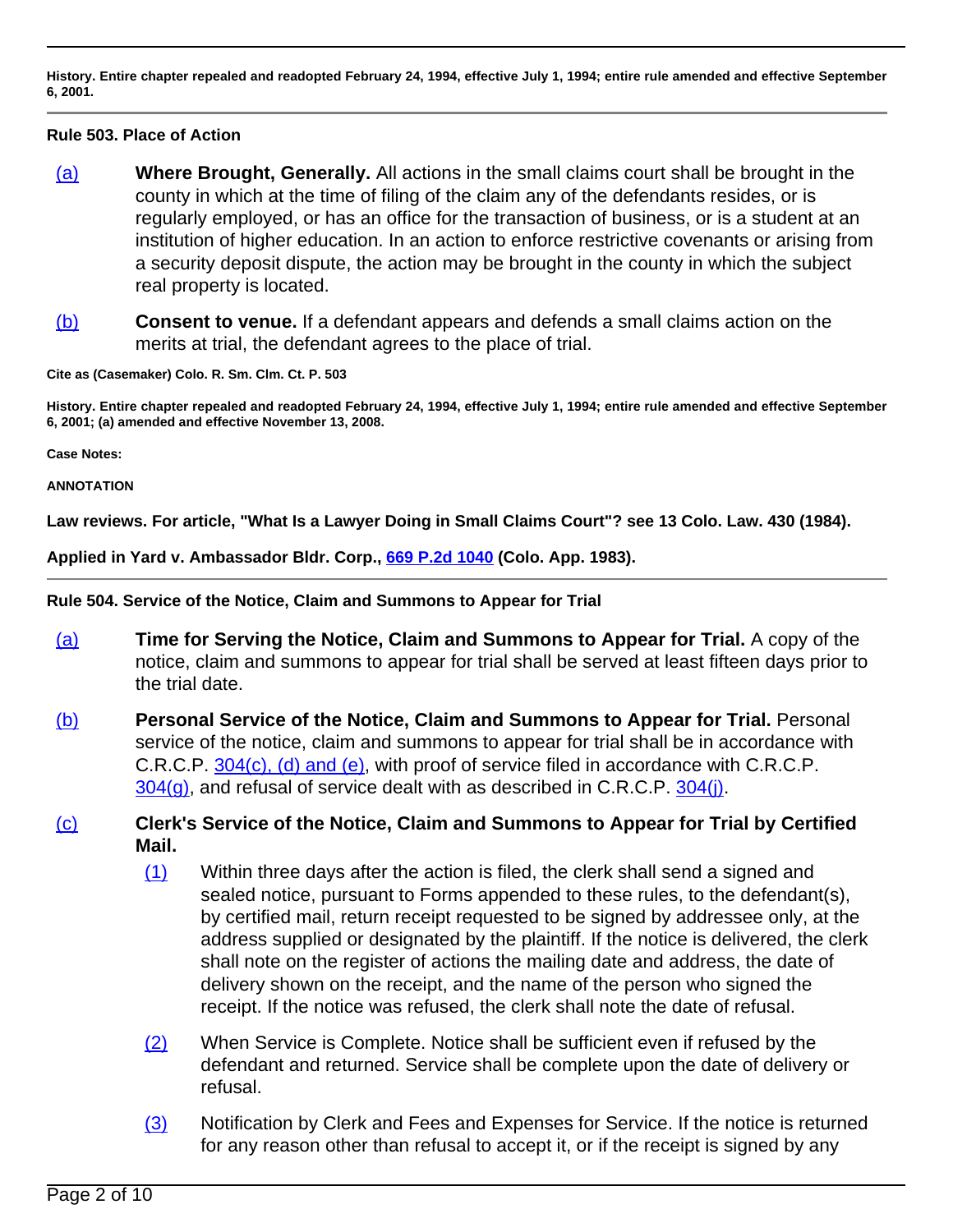person other than the addressee, the clerk shall so notify the plaintiff. The clerk may then issue additional notices, at the request of the plaintiff. All fees and expenses for the certified mailing by the clerk shall be paid by the plaintiff and treated as costs of the action. Issuance of each notice shall be noted upon the register of actions or in the file.

#### **Cite as (Casemaker) Colo. R. Sm. Clm. Ct. P. 504**

**History. Entire chapter repealed and readopted February 24, 1994, effective July 1, 1994; entire rule amended and effective September 6, 2001; (b)(2)(H) corrected and effective December 5, 2001; (b) and (c)(3) amended and effective March 23, 2006.**

#### **Rule 505. Pleadings and Motions**

- (a) **Pleadings.** There shall be a claim and a response which may or may not include a counterclaim. No other pleadings shall be allowed.
- (b) **No Motions.** There shall be no motions allowed except as contemplated by these rules.

**Cite as (Casemaker) Colo. R. Sm. Clm. Ct. P. 505**

**History. Entire chapter repealed and readopted February 24, 1994, effective July 1, 1994.**

#### **Rule 506. General Rules of Pleading**

- (a) **Claims for Relief and Responses.** Except as provided in subsection (b), claims and responses, with or without a counterclaim, in the small claims court shall be filed in the manner and form prescribed by Forms appended to these rules, and shall be signed by the party under penalty of perjury. Claims and responses, with or without a counterclaim, for an action to enforce restrictive covenants on residential property shall be filed pursuant to Forms appended to these rules, and shall be signed by the party under penalty of perjury.
- (b) **Availability of Forms; Assistance by Court Personnel.** The clerk of the court shall provide such assistance as may be requested by a plaintiff or defendant regarding the forms, operations, procedures, jurisdictional limits, and functions of the small claims court; however, court personnel shall not engage in the practice of law. The clerk shall also advise parties of the availability of subpoenas to obtain witnesses and documents. All necessary and appropriate forms shall be available in the office of the clerk.

**Cite as (Casemaker) Colo. R. Sm. Clm. Ct. P. 506**

**History. Entire chapter repealed and readopted February 24, 1994, effective July 1, 1994; (a) amended June 7, 1994, effective July 1, 1994; (a) amended June 1, 2000, effective July 1, 2000; entire rule amended and effective September 6, 2001.**

#### **Rule 507. Responses and Defenses**

Each defendant shall file a written and signed response on or before the trial date. At the time of filing the response or appearing, whichever occurs first, each defendant shall pay the docket fee prescribed by law.

#### **Cite as (Casemaker) Colo. R. Sm. Clm. Ct. P. 507**

**History. Entire chapter repealed and readopted February 24, 1994, effective July 1, 1994; entire rule amended and effective September 6, 2001.**

### **Rule 508. Counterclaim**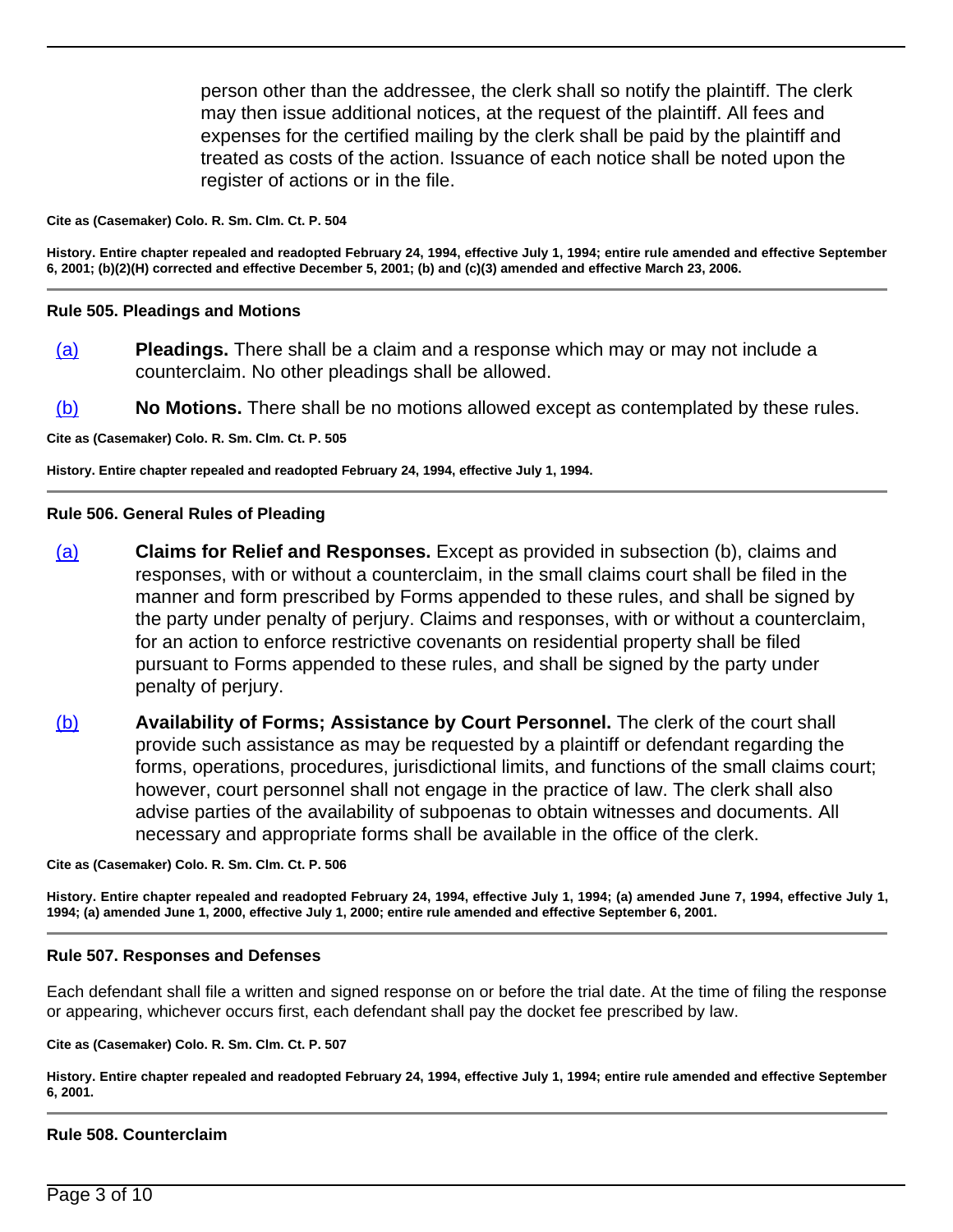- (a) **When Counterclaim to be Filed; Effect on Hearing Date.** If at the time of the trial date it appears that a defendant has a counterclaim within the jurisdiction of the small claims court, the court may either proceed to hear the entire case or may continue the hearing for a reasonable time, at which continued hearing the entire case shall be heard.
- (b) **Counterclaim Within the Jurisdiction of the Small Claims Court.** If at the time the action is commenced a defendant possesses a claim against the plaintiff that: (1) is within the jurisdiction of the small claims court, exclusive of interest and costs; (2) arises out of the same transaction or event that is the subject matter of the plaintiff's claim; (3) does not require for its adjudication the joinder of third parties; and (4) is not the subject of another pending action, the defendant shall file such claim as a counterclaim in the answer or thereafter be barred from suit on the counterclaim. The defendant may also elect to file a counterclaim against the plaintiff that does not arise out of the transaction or occurrence.
- (c) **Counterclaim Exceeding the Jurisdiction of the Small Claims Court.** If at the time the action is commenced the defendant possesses a counterclaim against the plaintiff that is not within the jurisdictional limit of the small claims court, exclusive of interest and costs, and the defendant wishes to assert the counterclaim, the defendant may:
	- $(1)$  file the counterclaim in the pending small claims court action, but unless the defendant follows the procedure set forth in subsection (2) below, any judgment in the defendant's favor shall be limited to the jurisdictional limit of the small claims court, exclusive of interest and costs, and suit for the excess due the defendant over that sum will be barred thereafter; or
	- (2) file the counterclaim together with the answer in the pending small claims court action at least seven days before the first scheduled trial date and request in the answer that the action be removed to county court or district court, whichever has appropriate jurisdiction, as selected by the defendant, to be tried pursuant to the rules of civil procedure applicable to the court to which the case has been removed. Upon filing the answer and counterclaim, the defendant shall tender the filing fee for a complaint in the court to which the case has been removed. Upon compliance by the defendant with the requirements of this subsection (2), all small claims court proceedings shall be discontinued and the clerk of the small claims court shall deliver the case and fee to the appropriate court.
- (d) **Defendant Notified if Counterclaim Exceeds Court's Jurisdiction.** All counterclaims asserted over the jurisdictional limit of the small claims court shall be subject to the provisions of Section [13-6-408](/NLLXML/getcode.asp?statecd=COampamp;codesec=13-6-408ampamp;sessionyr=2021ampamp;Title=13ampamp;datatype=Sampamp;noheader=0ampamp;nojumpmsg=0) , C.R.S., and all defendants shall be advised of those provisions on Forms appended to these rules.

**Cite as (Casemaker) Colo. R. Sm. Clm. Ct. P. 508**

**History. Entire chapter repealed and readopted February 24, 1994, effective July 1, 1994; entire rule amended and effective September 6, 2001.**

## **Rule 509. Parties, Representation and Intervention**

(a) **Parties.** Any natural person, corporation, partnership, association, or other organization may commence or defend an action in the small claims court, but no assignee or other person not a real party to the transaction which is the subject of the action may commence an action therein, except as a court-appointed personal representative,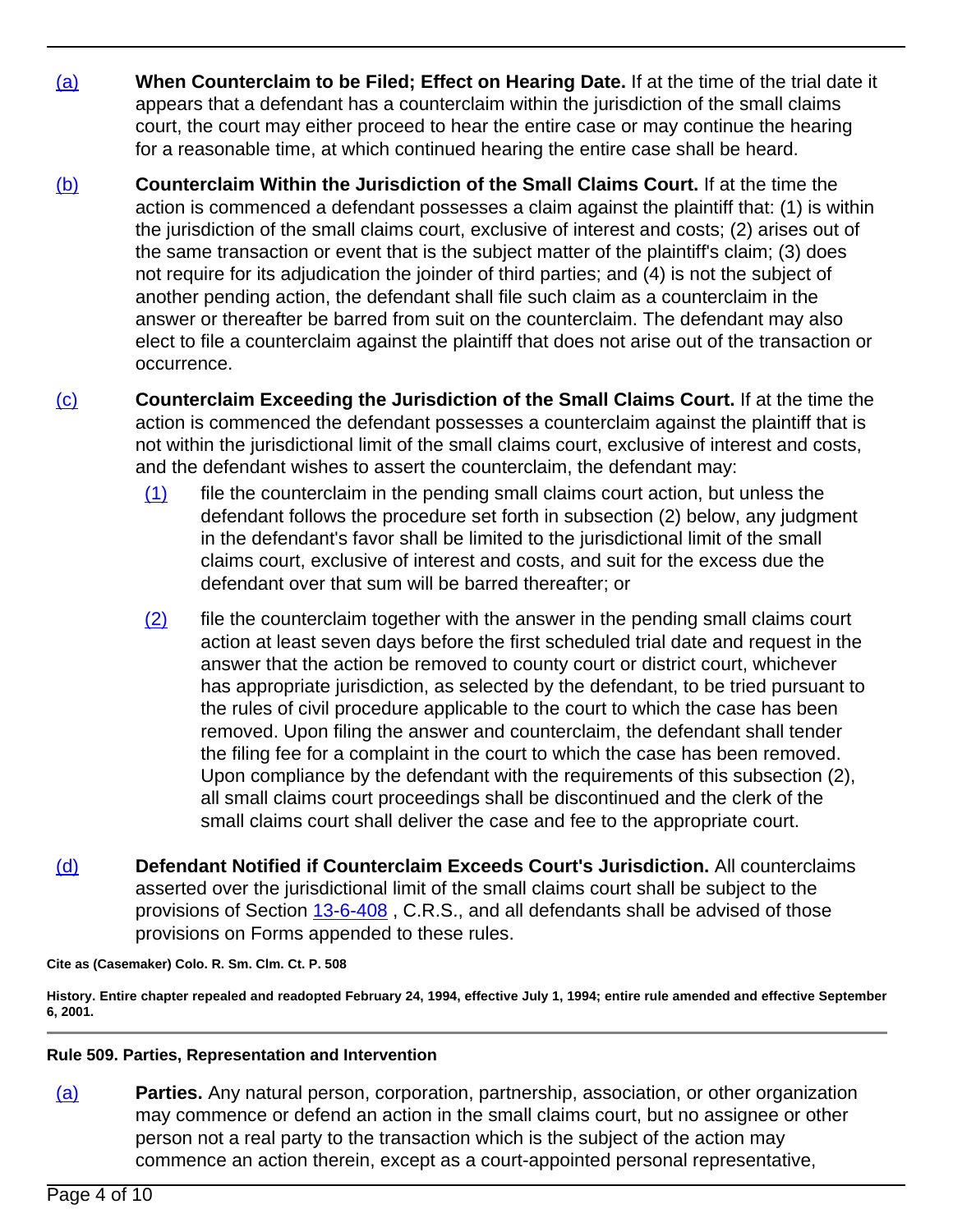conservator, or guardian of the real party in interest.

# (b) **Representation.**

- (1) **Partnerships and Associations.** Notwithstanding the provisions of article 93 of title 13, C.R.S., in the small claims court, an individual shall represent himself or herself; a partnership shall be represented by an active general partner or an authorized full-time employee; a union shall be represented by an authorized active union member or full-time employee; a for-profit corporation shall be represented by one of its full-time officers or full-time employees; an association shall be represented by one of its active members or by a full-time employee of the association; and any other kind of organization or entity shall be represented by one of its active members or full-time employees or, in the case of a nonprofit corporation, a duly elected nonattorney officer or an employee.
- (2) **Attorney Representatives of Entities.** No attorney, except pro se or as an authorized full-time employee or active general partner of a partnership, an authorized active member or full-time employee of a union, a full-time officer or full-time employee of a for-profit corporation, or a full-time employee or active member of an association, which partnership, union, corporation, or association is a party, shall appear or take any part in the filing or prosecution or defense of any matter in the small claims court, except as permitted by rule  $520(b)$ .
- (3) **Property Managers.** In actions arising from a landlord-tenant relationship, a property manager who has received security deposits, rents, or both, or who has signed a lease agreement on behalf of the owner of the real property that is the subject of the small claims action, shall be permitted to represent the owner of the property in such action.
- (4) **Defendants in the Military.** In any action to which the federal "Soldiers' and Sailors' Civil Relief Act of 1940", 50 U.S.C. App. §§ [501](/NLLXML/getcode.asp?statecd=COampamp;codesec=501ampamp;sessionyr=2021ampamp;Title=colorado%20rules%20of%20procedure%20for%20small%20claims%20courtsampamp;datatype=Rampamp;noheader=0ampamp;nojumpmsg=0) et seq., is applicable, the court may enter a default against a defendant who is in the military without entering judgment, and the court shall appoint an attorney to represent the interests of the defendant prior to the entry of judgment against the defendant.
- (c) **Intervention.** There shall be no intervention, addition, or substitution of parties, unless otherwise ordered by the court in the interest of justice.

# **Cite as (Casemaker) Colo. R. Sm. Clm. Ct. P. 509**

**History. Entire chapter repealed and readopted February 24, 1994, effective July 1, 1994; entire rule amended and effective September 6, 2001; [amended](/pdf/co/order/2020/Colo.R.Sm.Clm.Ct.P._2020-03-05-rulesofprocedureforsmallclaims.pdf) March 5, 2020, effective March 5, 2020.**

# **Rule 510. Discovery and Subpoenas**

- (a) Depositions, discovery, disclosure statements, and pre-trial conferences shall not be permitted in small claims court proceedings.
- (b) Subpoenas for the attendance of witnesses or the production of evidence at trial shall be issued and served pursuant to C.R.C.P. 345.

**Cite as (Casemaker) Colo. R. Sm. Clm. Ct. P. 510**

**History. Entire chapter repealed and readopted February 24, 1994, effective July 1, 1994; entire rule amended and effective September 6, 2001.**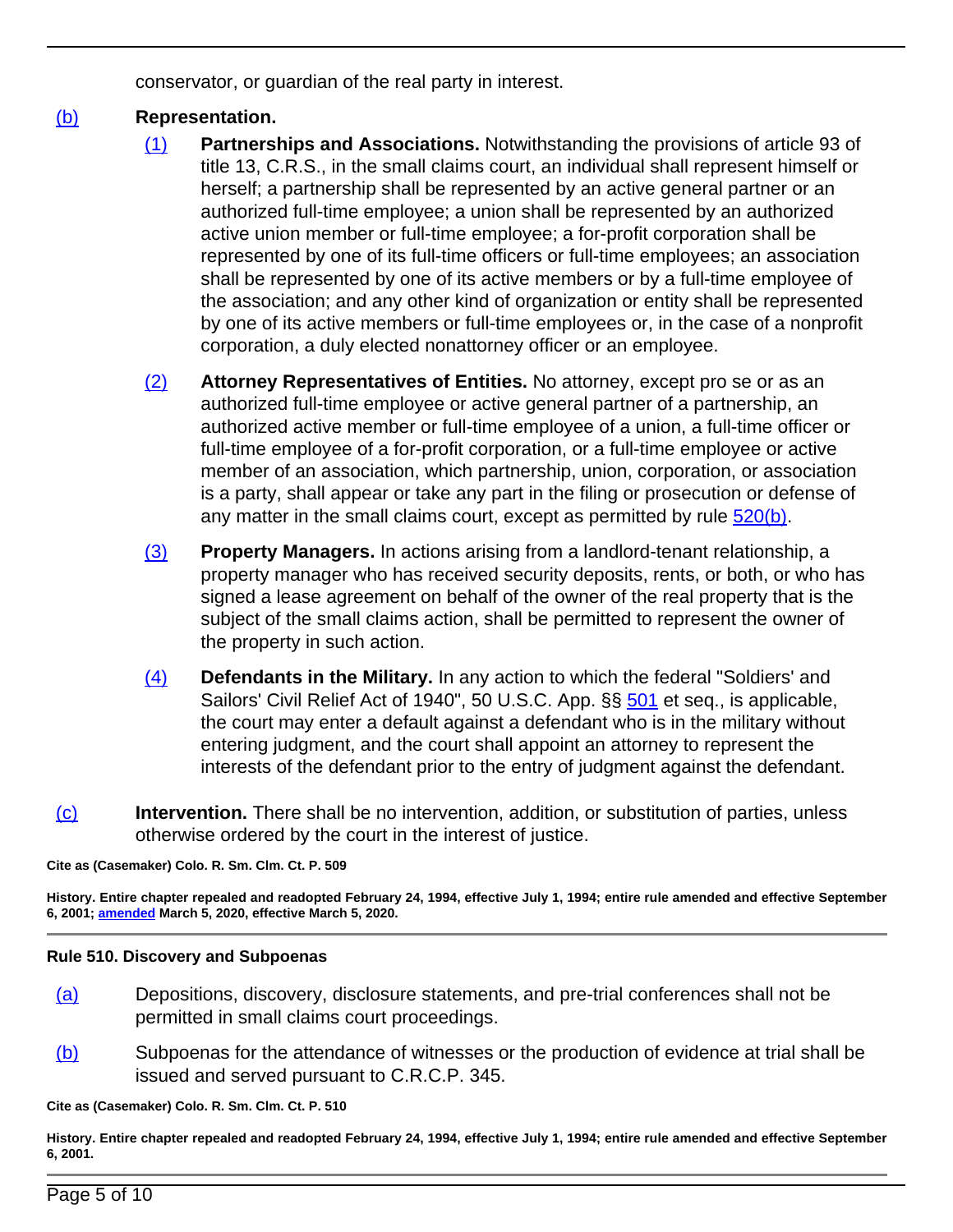### **Rule 511. Magistrates - No Jury Trial**

- (a) **No Jury Trial.** There is no right to a trial by jury in small claims court proceedings.
- (b) **Magistrates.** Magistrates may hear and decide claims and shall have the same powers as a judge, except as provided by C.R.M. 5. A party objecting to a magistrate pursuant to Section [13-6-405\(4\)](/NLLXML/getcode.asp?statecd=COampamp;codesec=13-6-405ampamp;sessionyr=2021ampamp;Title=13ampamp;datatype=Sampamp;noheader=0ampamp;nojumpmsg=0ampamp;nojumpmsg=0#13-6-405(4)), C.R.S., shall file the objection seven days prior to the first scheduled trial date. Cases in which an objection to a magistrate has been timely filed shall be heard and decided by a judge pursuant to the rules and procedures of the small claims court.

**Cite as (Casemaker) Colo. R. Sm. Clm. Ct. P. 511**

**History. Entire chapter repealed and readopted February 24, 1994, effective July 1, 1994; entire rule amended and effective September 6, 2001.**

#### **Rule 512. Trial**

- (a) **Date of Trial.** The trial shall be held on the date set forth in the notice, claim, and summons to appear for trial unless the court grants a continuance for good cause shown. Good cause for a continuance may include a defense made in good faith raising jurisdictional grounds or defects in service of process. A plaintiff may request one continuance if a defendant files a counterclaim.
- (b) **Settlement Discussions.** On the trial date, but before trial, the court may require settlement discussions between the parties, but the court shall not participate in such discussions. If a settlement is achieved, the terms of such settlement shall be presented to the court for approval. If an approved settlement is not achieved, the trial shall be held pursuant to subsection (a) of this rule.

**Cite as (Casemaker) Colo. R. Sm. Clm. Ct. P. 512**

**History. Entire chapter repealed and readopted February 24, 1994, effective July 1, 1994; entire rule amended and effective September 6, 2001.**

### **Rule 513. Evidence**

The hearing of all cases shall be informal, the object being to dispense justice promptly and economically between the parties. Rules of evidence shall not be strictly applied; however, all constitutional and statutory privileges shall be recognized. The parties may testify and offer evidence and testimony of witnesses at the hearing.

**Cite as (Casemaker) Colo. R. Sm. Clm. Ct. P. 513**

**History. Entire chapter repealed and readopted February 24, 1994, effective July 1, 1994.**

# **Rule 514. Judgment**

At the end of the trial, the court shall immediately state its findings and decision and direct the entry of judgment. Judgment shall be entered immediately pursuant to the provisions of C.R.C.P. 358. No written findings shall be required.

**Cite as (Casemaker) Colo. R. Sm. Clm. Ct. P. 514**

**History. Entire chapter repealed and readopted February 24, 1994, effective July 1, 1994.**

## **Rule 515. Default and Judgment**

(a) **Entry at the Time of Trial.** Upon the date and at the time set for trial, if the defendant has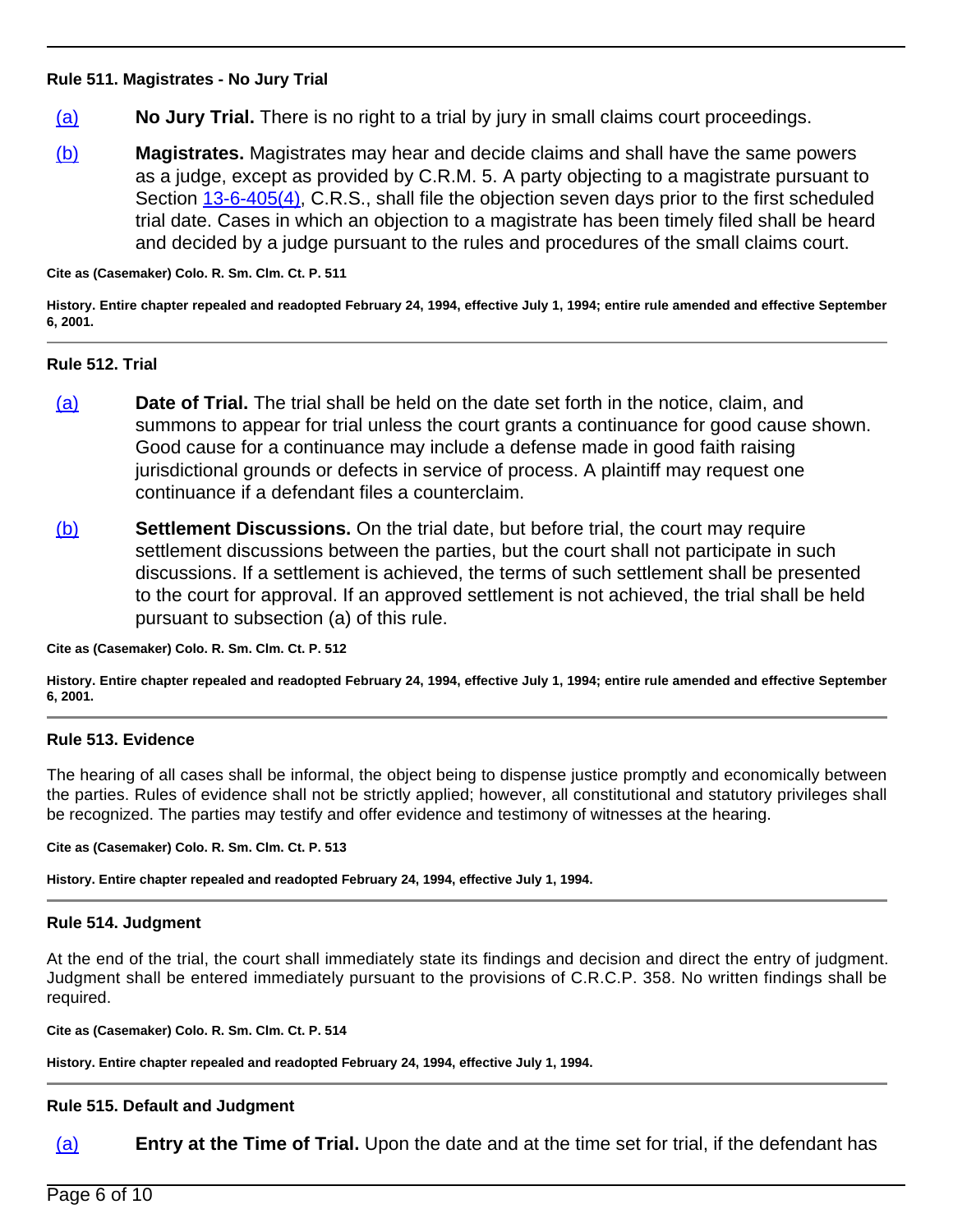filed no response or fails to appear and if the plaintiff proves by appropriate return that proper service was made upon the defendant as provided herein at least fifteen days prior to the trial date, the court may enter judgment for the plaintiff for the amount due, as stated in the complaint, but in no event more than the amount requested in the plaintiff's claim, plus interest, costs, and other items provided by statute or agreement. However, before any judgment is entered pursuant to this rule, the court shall be satisfied that venue of the action is proper pursuant to C.R.C.P. 503 and may require the plaintiff to present sufficient evidence to support the plaintiff's claim.

- (b) **Entry at the Time of Continued Trial.** Failure to appear at any other date set for trial shall be grounds for entering a default and judgment against the non-appearing party, whether on a plaintiff's claim or a defendant's counterclaim.
- (c) **Default and Judgment Soldiers' and Sailors' Civil Relief.** If a defendant is a member on active duty in the United States military services, and if the defendant fails to appear on the trial date without having requested a stay of proceedings, the court shall enter the defendant's default and it shall appoint an attorney to represent the defendant's interests in accordance with the Soldiers' and Sailors' Civil Relief Act of 1940, 50 U.S.C. App. §§ [501](/NLLXML/getcode.asp?statecd=COampamp;codesec=501ampamp;sessionyr=2021ampamp;Title=colorado%20rules%20of%20procedure%20for%20small%20claims%20courtsampamp;datatype=Rampamp;noheader=0ampamp;nojumpmsg=0), et seq. Judgment shall enter three business days after the appointment of the attorney unless the attorney shall have filed a written objection to the entry of judgment, stating the legal and factual bases for such objection. The fees of the attorney shall be paid by the plaintiff and shall be assessed as costs in accordance with C.R.C.P. 516.
- (d) **Setting Aside a Default.** For good cause shown, within a reasonable period and in any event not more than thirty days after the entry of judgment, the court may set aside an entry of default and the judgment entered thereon.

**Cite as (Casemaker) Colo. R. Sm. Clm. Ct. P. 515**

**History. Entire chapter repealed and readopted February 24, 1994, effective July 1, 1994; entire rule amended and effective September 6, 2001.**

## **Rule 516. Costs**

The prevailing party in the action in a small claims court shall have judgment to recover costs of the action and also the costs to enforce the judgment as provided by law.

**Cite as (Casemaker) Colo. R. Sm. Clm. Ct. P. 516**

**History. Entire chapter repealed and readopted February 24, 1994, effective July 1, 1994; entire rule amended and effective June 16, 2011.**

# **Rule 517. Stay of Proceedings to Enforce Judgment**

- (a) **No Automatic Stay.** If upon rendition of a judgment payment is not made forthwith, an execution may issue immediately and proceedings may be taken for its enforcement unless the party against whom the judgment was entered requests a stay of execution and the court grants such request. Proceedings to enforce execution and other process after judgment and any fees shall be as provided by law or the Colorado Rules of Civil Procedure applicable in county court.
- (b) **Stay on Motion for Relief From Judgment or Appeal.** In its discretion the court may stay the commencement of any proceeding to enforce a judgment pending the disposition of a motion for relief from a judgment or order made pursuant to C.R.C.P. [515\(d\),](/NLLXML/getcode.asp?statecd=COampamp;codesec=515ampamp;sessionyr=2021ampamp;Title=colorado%20rules%20of%20civil%20procedureampamp;datatype=Rampamp;noheader=0ampamp;nojumpmsg=0ampamp;nojumpmsg=0#515(d)) or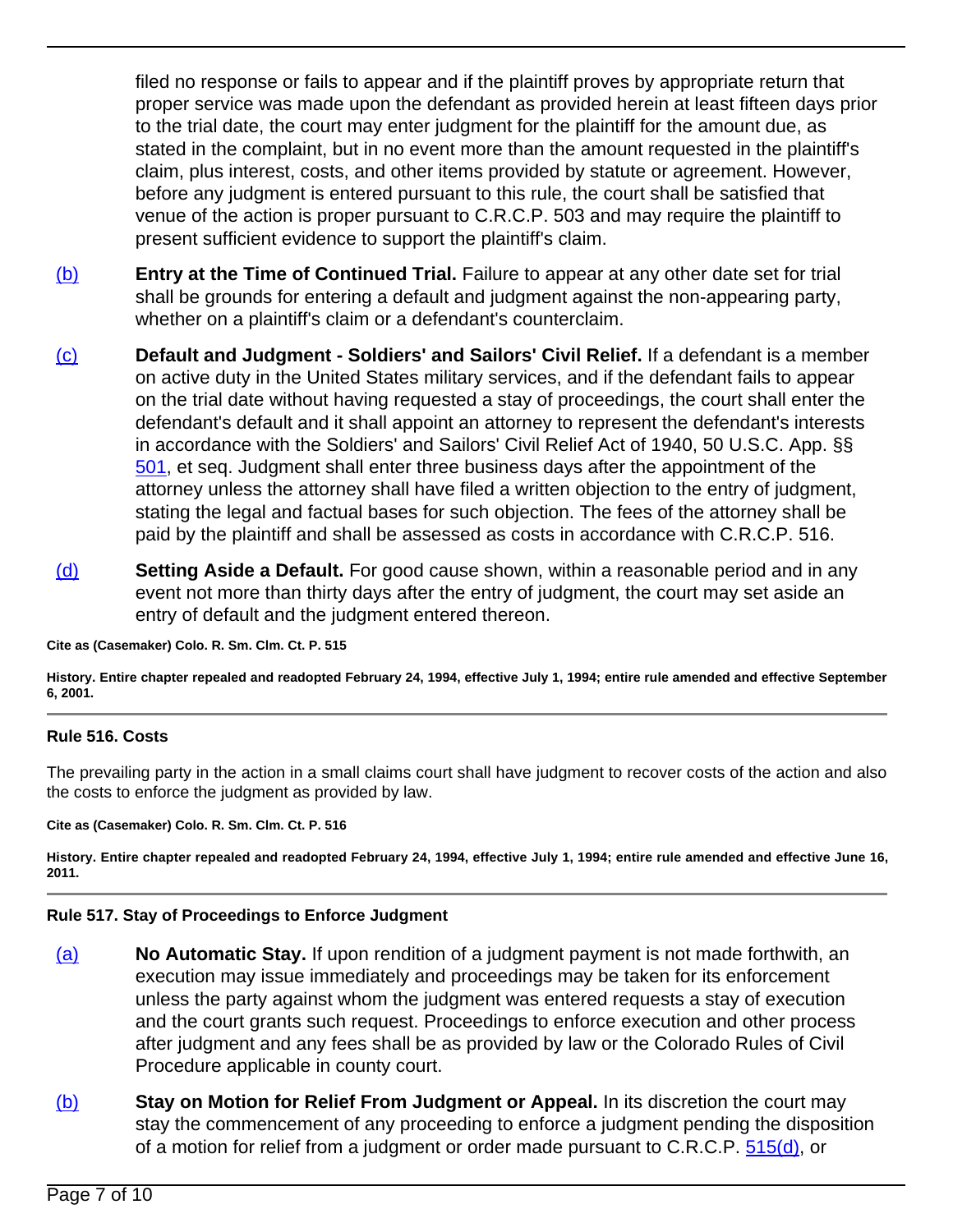pending the filing and determination of an appeal.

**Cite as (Casemaker) Colo. R. Sm. Clm. Ct. P. 517**

**History. Entire chapter repealed and readopted February 24, 1994, effective July 1, 1994; entire rule amended and effective September 6, 2001.**

### **Rule 518. Execution and Proceedings Subsequent to Judgment**

- (a) **Judgment Debtor to File List of Assets and Property.** Immediately following the entry of judgment, the party against whom the judgment was entered, if present in court, shall complete and file the information of judgment debtor's assets and property, pursuant to forms appended to these rules, where appropriate and as ordered by the court, unless the judgment debtor tenders immediate payment of the judgment or the court orders otherwise.
- (b) **Enforcement Procedures.** (1) Execution and the proceedings subsequent to judgment shall be the same as in a civil action in the county court. (2) In addition, at any time when execution may issue on a small claims court judgment, the judgment creditor shall be entitled to an order requiring the judgment debtor to appear before the court at a specified time and place to answer concerning assets and property.
- (c) **Enforcement of Nonmonetary Judgments.** The judgment may compel delivery, compliance, or performance or the value thereof, and damages or other remedies for the failure to comply with the judgment, including contempt of court.

**Cite as (Casemaker) Colo. R. Sm. Clm. Ct. P. 518**

**History. Entire chapter repealed and readopted February 24, 1994, effective July 1, 1994; (a) amended June 7, 1994, effective July 1, 1994; entire rule amended and effective September 6, 2001.**

## **Rule 519. Post Trial Relief and Appeals**

No motion for new trial shall be filed in the small claims court, whether or not an appeal is taken. Appeal procedures shall be as provided by Section [13-6-410](/NLLXML/getcode.asp?statecd=COampamp;codesec=13-6-410ampamp;sessionyr=2021ampamp;Title=13ampamp;datatype=Sampamp;noheader=0ampamp;nojumpmsg=0), C.R.S., and C.R.C.P. 411.

**Cite as (Casemaker) Colo. R. Sm. Clm. Ct. P. 519**

**History. Entire chapter repealed and readopted February 24, 1994, effective July 1, 1994.**

### **Rule 520. Attorneys**

- (a) **No Attorneys.** Except as authorized by Section [13-6-407](/NLLXML/getcode.asp?statecd=COampamp;codesec=13-6-407ampamp;sessionyr=2021ampamp;Title=13ampamp;datatype=Sampamp;noheader=0ampamp;nojumpmsg=0) , C.R.S., rule [509\(b\)\(2\)](/NLLXML/getcode.asp?statecd=COampamp;codesec=509ampamp;sessionyr=2021ampamp;Title=colorado%20rules%20of%20procedure%20for%20small%20claims%20courtsampamp;datatype=Rampamp;noheader=0ampamp;nojumpmsg=0ampamp;nojumpmsg=0#509(b)(2)) and this rule, no attorney shall appear on behalf of any party in the small claims court.
- (b) **When Attorneys are Permitted in Small Claims Court.** On the written notice of the defendant, that the defendant will be represented by an attorney, pursuant to forms appended to these rules filed not less than seven days before the first scheduled trial date, the defendant may be represented by an attorney. The notice of Representation shall advise the plaintiff of the plaintiff's right to counsel. Thereupon, plaintiff may also be represented by an attorney. If the notice is not filed at least seven days before the date set for the first scheduled trial date in the small claims court, no attorney shall appear for either party.
- (c) **Cases Heard by County Court Judge.** Cases in which attorneys will appear may be heard by a county court judge pursuant to a standing order of the chief judge of any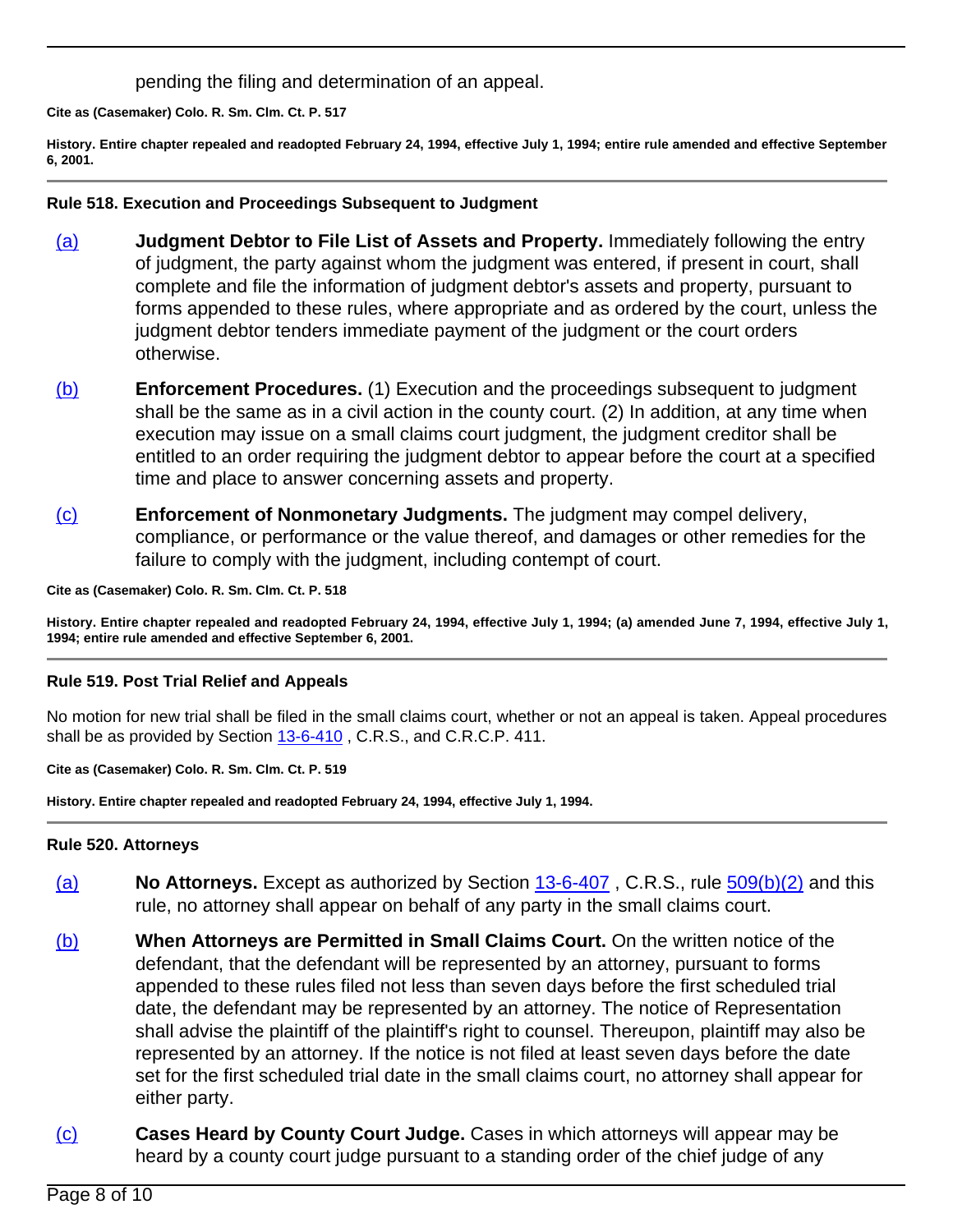judicial district or of the presiding judge of the Denver county court.

- (d) **Sanctions.** If the defendant appears at the trial without an attorney or fails to appear at the trial, and the court finds that the defendant's notice of representation by an attorney was made in bad faith, the court may award the plaintiff any costs, including reasonable attorney fees, occasioned thereby.
- (e) **Small Claims Court Rules to Apply.** Any small claims court action in which an attorney appears shall be processed and tried pursuant to the statutes and court rules governing small claims court actions.

**Cite as (Casemaker) Colo. R. Sm. Clm. Ct. P. 520**

**History. Entire chapter repealed and readopted February 24, 1994, effective July 1, 1994; entire rule amended and effective September 6, 2001; (b) and (e) amended and effective and (f) deleted and effective January 11, 2007.**

**Case Notes:**

## **ANNOTATION**

**It is within the discretion of the small claims court to continue an appearance date, the trial, or both, for good cause. When the court continues the appearance date, the court must also recognize a defendant's right to file a motion to transfer pursuant to section (b) so long as said motion is filed at least seven days prior to the continued appearance date. This interpretation of rule is particularly reasonable where small claims court continues a trial on its own motion to give the petitioner time to file a responsive pleading, pay the filing fee, and secure the assistance of a translator. Semental v. Denver County Court, [978 P.2d 668](/NLLXML/getcase.asp?citation=978%20P.2d%20668ampamp;casedate=1999-04-26ampamp;statecd=COampamp;bookname=Case_Lawampamp;noheader=0ampamp;nojumpmsg=0) (Colo. 1999).**

Given the liberal interpretation afforded to procedural rules, district court abused its discretion by dismissing petitioner's motion for transfer as untimely filed under section (b) and appellate remedy would be inadequate. Accordingly, court makes the rule to show cause absolute and directs district court to grant petitioner's motion for transfer to county court. Semental v. Denver County Court, [978 P.2d 668](/NLLXML/getcase.asp?citation=978%20P.2d%20668ampamp;casedate=1999-04-26ampamp;statecd=COampamp;bookname=Case_Lawampamp;noheader=0ampamp;nojumpmsg=0) (Colo. 1999).

# **Rule 521. Special Procedures to Enforce Restrictive Covenants on Residential Property**

- (a) The small claims division shall dismiss without prejudice any claim to enforce a restrictive covenant if it affects the title to the real property.
- (b) The owners of the residential property, subject of the action, shall be joined as codefendants to the action.
- (c) Upon the filing of a claim under oath (see Forms appended to these rules) alleging that the defendant has violated any restrictive covenant regarding residential property, where the cost to comply with such restrictive covenant is not more than \$7,500.00, the clerk shall issue the notice and summons to appear. The notice shall be served pursuant to C.R.C.P. 504.
- (d) The general procedures applicable to the small claims court, C.R.C.P. [501](/NLLXML/getcode.asp?statecd=COampamp;codesec=501ampamp;sessionyr=2021ampamp;Title=colorado%20rules%20of%20civil%20procedureampamp;datatype=Rampamp;noheader=0ampamp;nojumpmsg=0) through 520, shall apply to actions to enforce a restrictive covenant on residential property, except as they are modified by this Rule.
- (e) On the date set for appearance and trial pursuant to C.R.C.P. 512, the court shall proceed to determine the issues and render judgment and enter appropriate orders according to the law and the facts operative in the case.
- $(f)$  If the defendant fails to appear at the trial, the court may proceed pursuant to C.R.C.P. 514 and the provisions of this Rule, except that the court shall require the plaintiff to